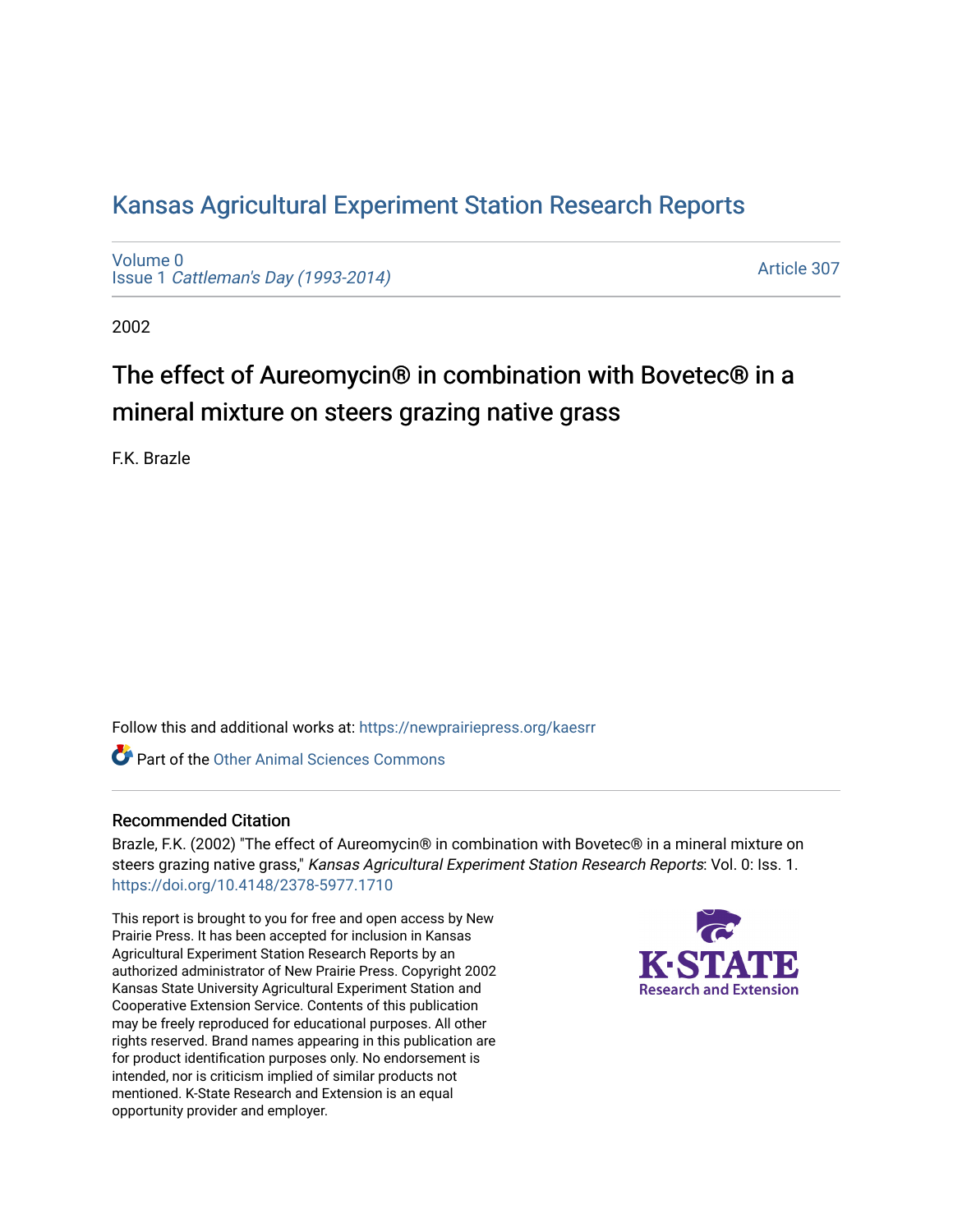## The effect of Aureomycin® in combination with Bovetec® in a mineral mixture on steers grazing native grass

## Abstract

Three hundred twelve mixed-breed steers (590 lb) were allotted randomly to eight native grass pastures on April 20. The pastures were grazed until July 13. The steers in four pastures received a basic mineral mix with 800 mg of Bovatec7 per lb. The other four pastures received the basic mineral mixture with Bovatec plus 1.6 lb Aureomycin 50 per 50 lb of mineral. The steers receiving the mineral with Aureomycin had greater mineral consumption (P<0.04). Including Aureomycin in the mineral increased gain by 2%; however, the response was not statistically significant.

### Keywords

Cattlemen's Day, 2002; Kansas Agricultural Experiment Station contribution; no. 02-318-S; Report of progress (Kansas State University. Agricultural Experiment Station and Cooperative Extension Service); 890; Beef; Bovatec; Ionophore; Aureomycin; Antibiotic; Native grass

### Creative Commons License



This work is licensed under a [Creative Commons Attribution 4.0 License](https://creativecommons.org/licenses/by/4.0/).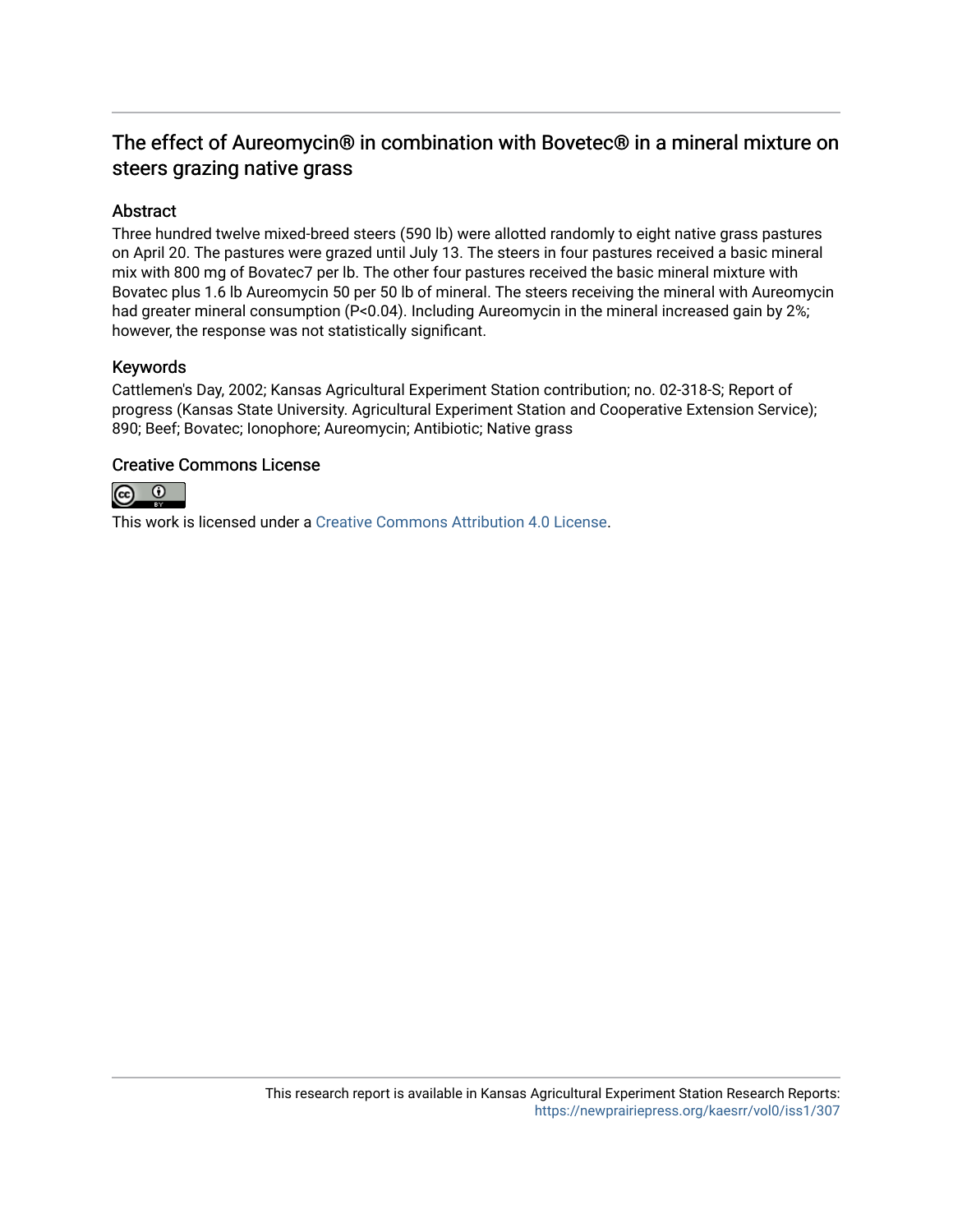## THE EFFECT OF AUREOMYCIN<sup>®</sup> IN COMBINATION WITH BOVETEC<sup>®</sup> IN A MINERAL MIXTURE ON STEERS **GRAZING NATIVE GRASS<sup>1</sup>**

*F. K. Brazle2*

### **Summary**

Three hundred twelve mixed-breed steers (590 lb) were allotted randomly to eight native grass pastures on April 20. The pastures were grazed until July 13. The steers in four pastures received a basic mineral mix with 800 mg of Bovatec<sup>®</sup> per lb. The other four pastures received the basic mineral mixture with Bovatec plus 1.6 lb Aureomycin 50 per 50 lb of mineral. The steers receiving the mineral with Aureomycin had greater mineral consumption (P<0.04). Including Aureomycin in the mineral increased gain by 2%; however, the response was not statistically significant.

(Key Words: Bovatec, Ionophore, Aureomycin, Antibiotic, Native Grass.)

## **Introduction**

Feed additives such as Bovatec $^{\circ}$ or Rumensin $^{\circ}$ are used in mineral mixtures for cattle grazing native grass during the summer. Also, Aureomycin<sup>®</sup> has been added to mineral mixtures resulting in excellent improvement in gain. As combination clearances by FDA become available, efficacy of these combination need to be evaluated. Therefore, this research studies the use of Bovatec by itself or in combination with Aureomycin by evaluating

l

the effect on steer gains while grazing native pasture during the summer.

## **Experimental Procedures**

Three hundred twelve mixed-breed steers (590 lb) were allotted randomly to eight pastures on April 20. The pastures were grazed until July 13 (stocking rate = one steer per two acres). The pastures were native tallgrass prairie that had been burned in early April. The steers in four pastures received a basic mineral with 800 mg of Bovatec/lb. The steers in the other four pastures received the same basic mineral with Bovatec, plus 1.6 lb Aureomycin 50 added for each 50 lb of the base mineral offered. The steers were checked weekly for foot rot and eye problems, and any steer that required treatment for either problem was recorded.

#### **Results and Discussion**

The combination of Bovatec and Aureomycin in the mineral resulted in an increase in daily mineral intake (.356 vs .213 lb/day, P<0.04, Table 1). The combination of Bovatec and Aureomycin improved gain by 2% over Bovatec alone; however, the response was not statistically significant. The incidence of foot rot was low in the study; therefore, it is difficult to make meaningful comparisons between treatments in this regard.

<sup>&</sup>lt;sup>1</sup>Sincere appreciation is expressed to Hoffmann-LaRoche, Inc., Nutley, New Jersey, for financial support.<br><sup>2</sup>Extension Specialist, Southeast Area Extension Office, Chanute <sup>2</sup>Extension Specialist, Southeast Area Extension Office, Chanute